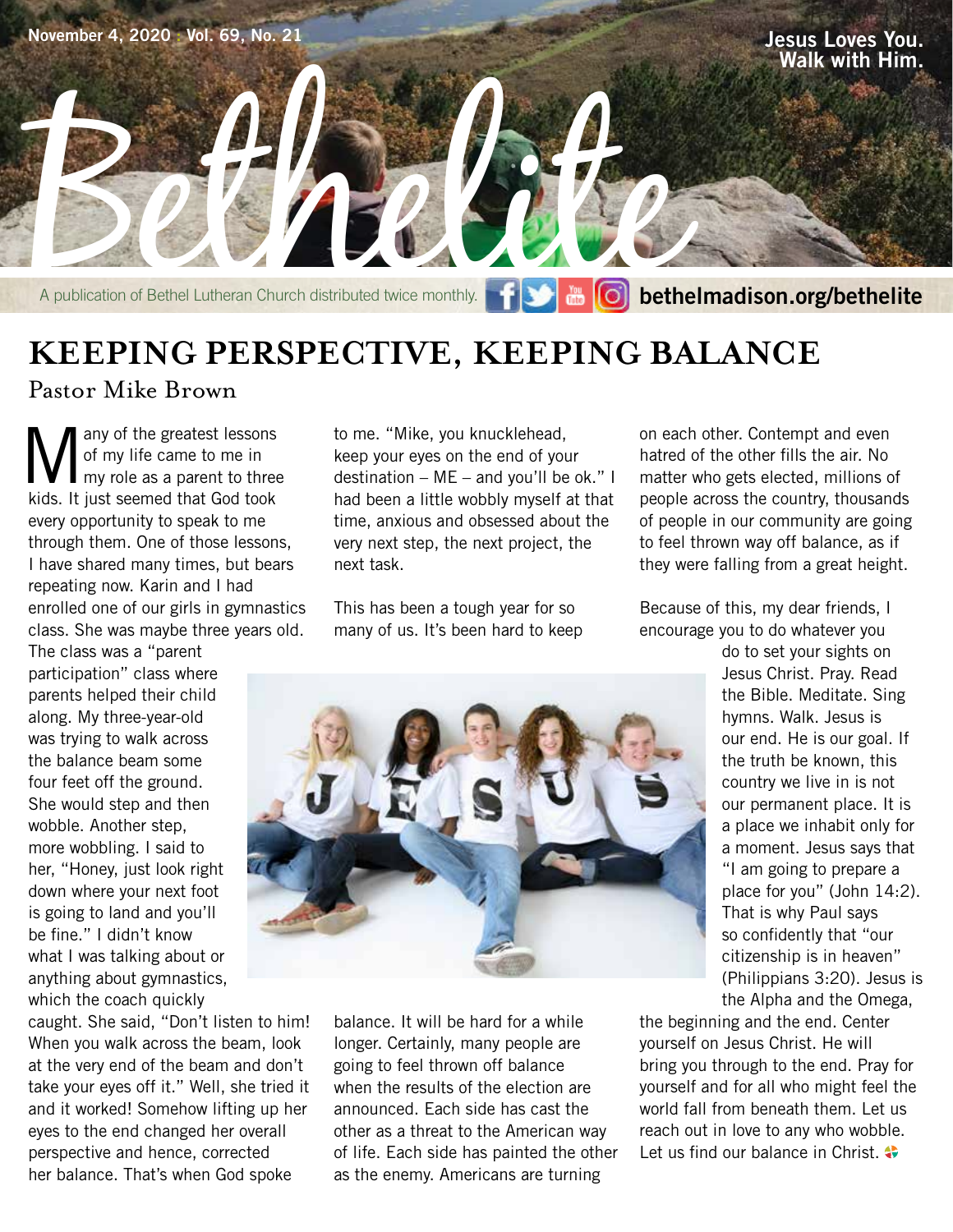## **New Sermon Series: The Good Shepherd**

Bethel's Fall Stewardship Invitation Nov 8, 15, 22



During the month of November, Bethel will tune its ears and focus its sight on the one who guides, provides, and teaches us – The Good Shepherd. There are few portions of scripture as well-known or well-loved as Psalm 23. Like lambs eager for green pastures we will meditate, pray, and learn from the only One who is able to supply our deepest need. A stewardship packet will be mailed out in November containing encouragements, information, and a pledge card. The date for returning pledge cards is November 22.

## **A Shepherd Looks at Psalm 23:**

Classic Little Book for You



As a part of this year's stewardship season, Bethel has sent out one copy of the classic little book, A Shepherd Looks at Psalm 23, by W. Phillip Keller. It is a delightful book that takes us on an inside look of one the world's favorite and bestknown Psalms. Please read this book throughout the month of November

as we focus our hearts in worship on the Good Shepherd of our souls. If you do not receive one, please contact the Bethel office at  $608.257.3577$ .

## **Good Shepherd Pledge Sunday**

Members are all asked to return pledge cards for 2021 to the church by November 22.  $\leftrightarrow$ 

## **Celebrating the Lives of Bethel Saints**

## All Saints Sunday Names

Celebrating All Saints Sunday on November 1, Bethel lifted up the names of saints, both living and deceased, in thanksgiving to God.

Beginning with those who have passed, Bethel inscribed the names of the faithful departed into the Bethel Book of Life, lit candles, rang hand bells, and read the names of 70 individuals in memory and celebration. These special moments were accompanied with musical support of a string quartet playing Samuel Barber's, *Adagio for Strings* and a solo, *Nella Fantasia*, by Amy Hartsough. Following the sermon, the names of the recently baptized were read while the handbells rangout with the hymn *For All the Saints* being sung before and after. With the service ending with a spirited jazz rendition of *When the Saints God Marching In*, the worship service honored God and the memory of Bethel saints, both living and passed.

**Faithful Departed:** Rachel Aaroen • Virgil Alfred • Harold Anderson • Jan Anderson • Viola Bach • Arlene Bickley • Bruce Bollerud • Mike Bunting • Betty Carpenter • Brent Christianson • Sue Christoffersen • James Conant • Margaret Dukerschein • Bernice Dunhouse • Loretta Dvorak • Sylvia Engen • Marilyn Erdman • Ted Feierabend • Judith Froseth • Robert Gay • Karen Gould • Katharine Gray • Stan Grimstad • Judy Grobe • Lois Gunderson • Luella Hamre • Alice Hansen • Hazel Hiemstra • Jane Hilsenhoff • William Hoekstra • Roger Housner • Florence Hughes • Ramona Johnson • Melvin Lamb • Joan Langdon • Helen Marble • Ardell May • Nyla McCormick • Corinne McVey • Gary Meyer • Eileen Morgan • Le Eldra Morgan • Ellie Munson • Margaret Olson • Norm Olson • Barbara Overton • Elmo Peterson • Karl Peterson • Leland Powers • Charlie Pruett • Deb Przywara • Dorothy Rasmussen • Carol Reimann • Arlene Rickli • Ken Roeh • Sam Roth • Arlyn Sandow • Beverly Schluenz • Don Schmidt • Robert Selvey • Irene Skattum • Darlene Smith • Lorayne Smythe • Virginia Swingen • Marion Trachte • Lou Unverzagt • Melanie Walker • Dave Wieckert • Paul Young • Nancy Zifka

Baptized: Lewis Breidenbach • Bryce Caple • Madeline Huepenbecker • Lucas Jenson • Addilyn Kosiboski • Mara Louther  $\bullet$  Charlie Mulich  $\bullet$  Blake Ninmann  $\bullet$  Mia Penn • Sydney Piontkowski • Evan Rosenau • Spencer Smith • Stella Totaro • Sage Williams  $\bullet$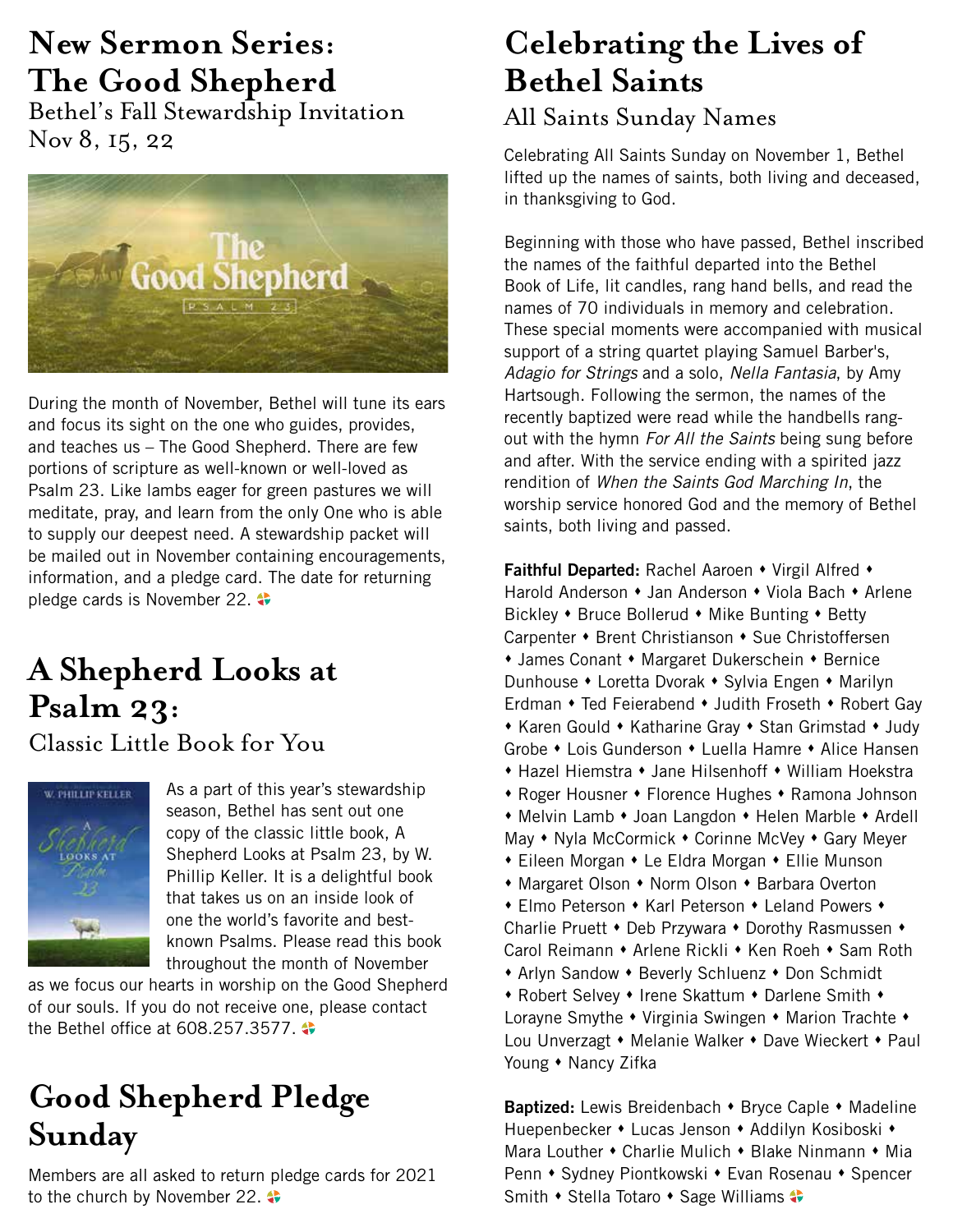## **Caring for Creation** Climate Adaptation and Resilience Can't Wait: A Call to Action

**Tues, Nov 10, 7:30pm; Zoom Webinar**<br>
Megan Levy will provide an<br>
introduction to Wisconsin's Office of<br>
Energy Innovation, as well are<br>
on the progress of Megan Levy will provide an introduction to Wisconsin's Office of Energy Innovation, as well as updates on the progress of the Energy Independent Communities program and on state energy security planning efforts. Megan will share some of the



climate mitigation and adaptation strategies gleaned from the recent Wisconsin Academy of Sciences Arts and Letters "Climate Fast Forward!" Conference.

Billions of Federal dollars are spent every year on worsening natural disasters. We stand on the precipice of historic decisions in the energy sector. Infrastructure investments must be made to support sustainable, resilient, equitable, and secure systems of the future. The Office of Energy Innovation is preparing to direct Federal dollars to a variety of these investments, like critical infrastructure microgrids and community resilience centers.



As Local Energy Program Manager, Megan Levy has spent more than a decade working on building energy efficiency with the low-income weatherization program and with the Wisconsin Office of Energy Innovation. As the state's Energy Emergency Assurance Coordinator, she oversees the Energy Independent Communities

program with more than 147 member communities. As designer and manager of the Municipal Energy Efficiency Technical Assistance Program (MEETAP), Megan provides expertise to municipalities, tribes, and schools across the state to facilitate successful energy efficiency projects. A graduate of the University of Wisconsin-Madison, she has held both regional and national leadership roles. In 2016-17, she served on the Board of Directors of the Midwest Renewable Energy Association; in 2017, she was named Co-Chair of the Energy Security Committee of the National Association of State Energy Officials.

**Login Link:** https://tinyurl.com/yytkadzd  $\bullet$ 

## **Fireside Chats**

Pastor Mike has hosted Fireside Chats each Tuesday evenings to answer questions about the church, the Bible, etc. In October, Fireside Chats started branching out by inviting others into the Fireside Seat. There is so much going-on at and with Bethel that we want to provide the most accurate and up-to-date information and details possible. Starting in November, other staff, leaders, and ministry volunteers will take a turn responding to your questions especially as they relate to something that they are intimately familiar with. Tuesday Fireside Chats are live-streamed at 7pm on Facebook or viewed on YouTube any time after 8pm. If you have any questions you would like to ask, please send them to christal@bethel-madison.org.

#### **Upcoming Fireside Chat Schedule**

**Nov 17:** Pam Shellberg (Questions about the Bible) **Nov 24:** Pastor Mike with the Finance Team (Questions on church finances)

**Dec 1:** Pastor Mike with Horizons (Questions about Camp)

**Dec 8: Pastor Mike with Walter Dewey (Questions about** the Foundation)

**Dec 15:** Pastor John with John Bauer (Questions about the Strategic Plan)

**Dec 22: Pastor Mike with St. Nicholas**  $\bullet$ 

## **Lutheran World Relief** Update

Thank you to the Blanket Workshop, women's circles, Bethel families, and men and women of the congregation for your contributions to this summer's Lutheran World Relief appeal. During much of 2020, Covid-19 has curtailed shopping and the usual preparation of school, personal hygiene, and baby kits. Even so, our congregation gave 38 personal hygiene kits, 61 quilts, and an offering of \$1,963 to be used where needed most.

You may recall that in early August the Port of Beirut experienced a tremendous ammonium nitrate explosion which killed 180 people, left 300,00 homeless, and destroyed over \$600,000 in LWR humanitarian supplies destined for refugees and other distressed populations. Sifting through the wreckage afterward, local staff were able to salvage some of the personal hygiene kits and quilts from three damaged, but not destroyed, shipping containers. Thanks be to God!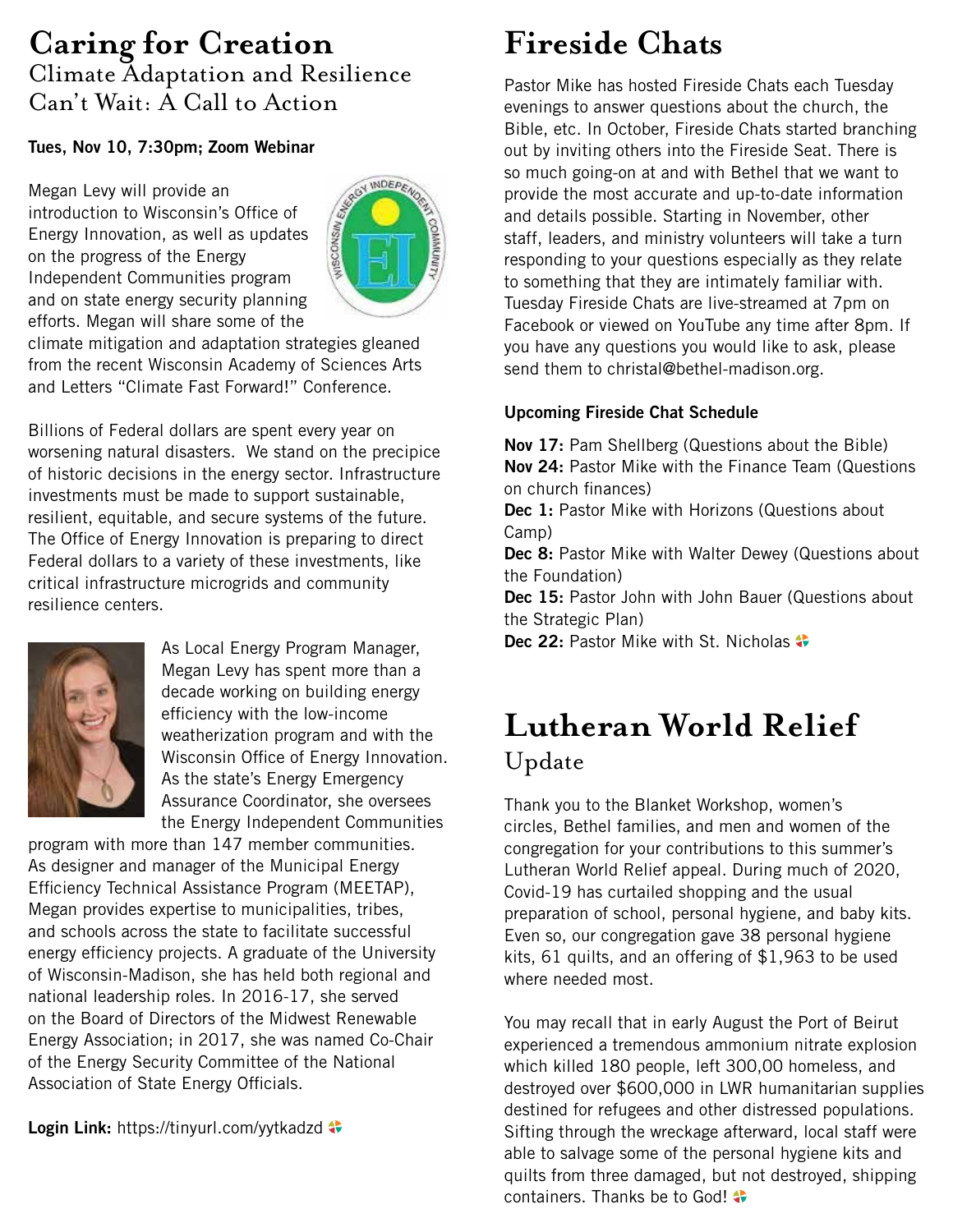## **A Call to Justice & Mercy** Welcome to Our November Big Watch!



Our BIG WATCH for November, sponsored by the Women's Coordinating Council, is the movie Hidden Figures, a family friendly movie rated by Common Sense Media for ages 10+.

Hidden Figures continues our look at the history of race in America that we started with the book Stamped: Racism, Antiracism, and You. The movie is based on a true story from Jim Crow Virginia in the early 60s. Three Black women who work for NASA overcome racial and gender bias to successfully send John Glenn into space and back. And much more.

In Hidden Figures we see history – and hope -- come alive. Yes, we see and feel the cruelty of Jim Crow. We also see joy . We see the nurturing role of the Black church during the civil rights era. And we see the persistence of people seeking justice and equality and the signs of overt systemic racism pulled down.

Check out this music video from the movie: https://tinyurl.com/yxtetggw

A discussion guide will be available on the ACTJAM page of Bethel's website: www.bethel-madison.org/actjam

#### **ACTJAM Read Aloud Storytime for Kids**



Hidden Figures is also a picture book for kids 4-8! Watch and listen to Bethel's Kris Fansler read the story and show the bright and colorful illustrations. **https://tinyurl.com/y4uxfbyb**

"Finally, the extraordinary lives of four African American women

who helped NASA put the first men in space is available for picture book readers," proclaims Brightly in their article "18 Must-Read Picture Books of 2018." "Will inspire girls and boys alike to love math, believe in themselves, and reach for the stars."

**Ken Burns and Isabel Wilkerson on History and Shaping the Future (Big Watch Part 2)**



#### **https://tinyurl.com/y3f9ubw4**

Why hold history up to the light – especially when it's painful or unflattering? If anyone is qualified to answer, it's Ken Burns, producer of award-winning documentaries such as *The Civil War, Baseball*, and *The Vietnam War*, and Isabel Wilkerson, author of *The Warmth of Other Suns* and *Caste*.

Together last month (October, 2020), Burns and Wilkerson share how grappling with the past can lead us forward at a time when we desperately need to do so. They show how our lens on history powerfully influences how we envision and shape the future. It's wise and hopeful conversation that's relevant to us as we unearth history and consider how to dismantle racism in our community.

## **Hephatha Lutheran 'Mission Partner Appreciation Day'**

Sat, Nov  $7$  from  $3-3:30$ pm



Hephatha Lutheran Church in Milwaukee, our mission partner church, requests us to join their 'Mission Partner Appreciation Day' via Zoom. You can join the Zoom gathering

by going to Hephatha's website at hephatha100.com. We hope to 'see' you there!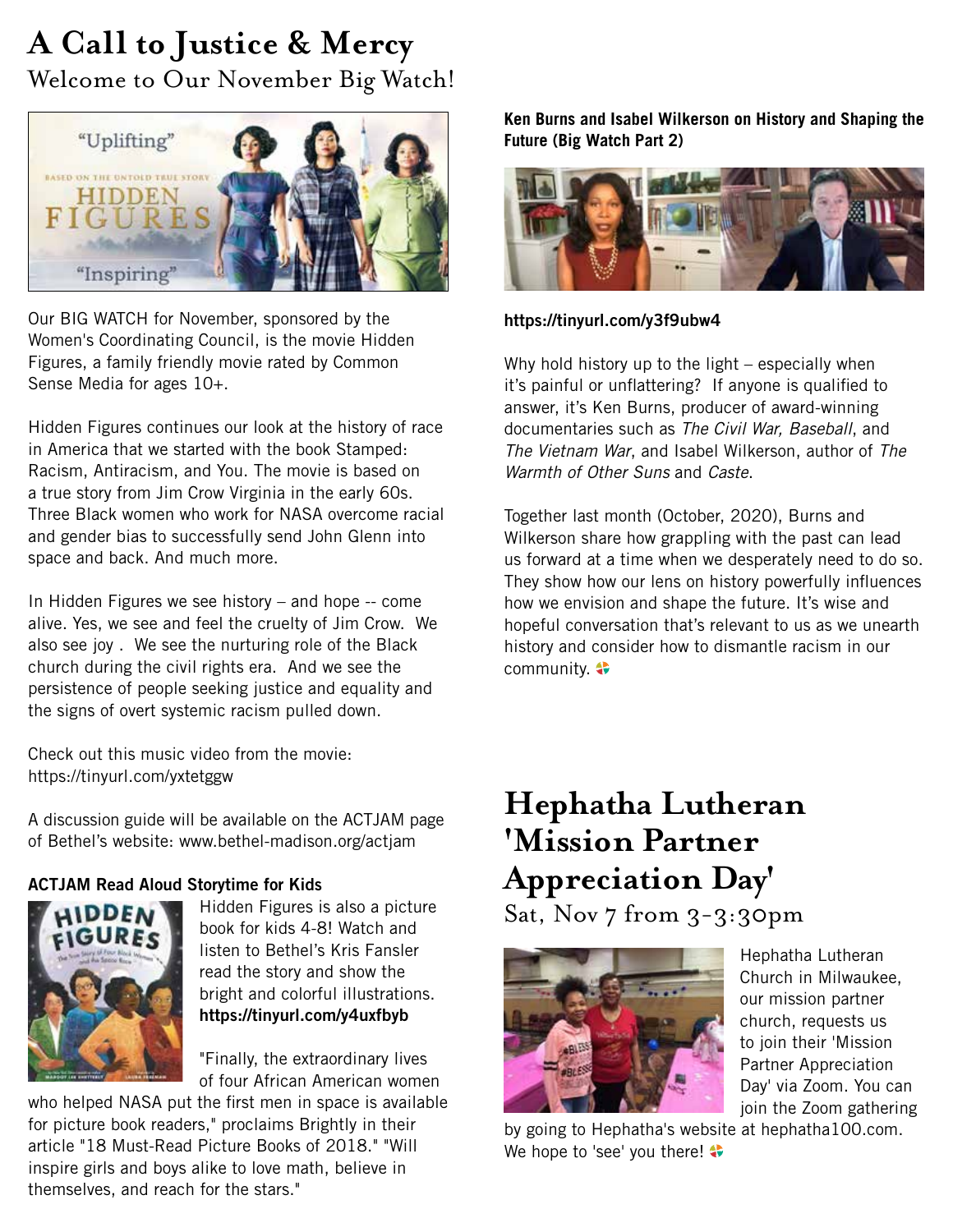# $OMenius$  IN HONOR & IN MEMORY

July - September 2020

## **THE FOLLOWING TELECASTS WERE SPONSORED DURING THE MONTHS OF JULY, AUGUST AND SEPTEMBER**

**Sept 27 & Oct 4: In loving memory of Laverne B. Forest by**  family and friends

#### **BETHEL CHOIR**

**In memory of Judy Grobe** by Joan Gilbertson **In memory of Alice Hansen** by Carolyn Aradine, Betty De Vries, Robert Mertes, Joyce Von Arx, Joan Zingale

#### **BETHEL HORIZONS 50TH ANNIVERSARY**

**In memory of Norman Olson** by Phil & Mary Lou Dzick **In memory of Pastor Duane Hanson & artist Don Hunt** by Darlene & Burt Olson

#### **BETHEL HORIZONS CAMPERSHIP**

**In honor of Rob Kohlhepp** by Marcie Bakker **In memory of Lou Unverzagt** by Phil & Mary Lou Dzick, Marty & Carol Clarke, Audrey & Harold Cushman, Joan Gilberson, Don Harris, Darlene & Burt Olson, Jack & Lori Poulson

#### **BETHEL HORIZONS FOUNDATION**

**In memory of Jane Hilsenhoff** by University Hill Farms Circle

#### **BETHEL HORIZONS PROGRAM FUND**

**In memory of Brent Christianson** by Carol Lee Ross **In memory of Robert Gay** by Dannelle & Andy Gay **In memory of Alice Hansen** by Ann Badeau, Neil & Mary Bard, Anna Biermeier, Eric Haney & Cathy Murphy, Ruth Hanson, Butch & Joanne Jensen, Keith & Andrea Kelling, David & Linnea Krahn, Jeanie Michaelis, Alice & Bill Mowbray, Darlene Olson, Leon Radant & Margie Miller, Robert Rand, Sarah Rose, Jacqui & John Shanda, Connie Thompson, Ellen Thompson, Bill and Betsy Tishler **In memory of Hazel Heimstra** by Rose Fahien, Ruth Hanson, Allan and Wendy Schultz, Della Vivien **In memory of Roger Housner** by Phil & Mary Lou Dzick

**In memory of Ellie Munson** by Marian Osterberg, Audrey Plout, Dwight and Bonnie Ziegler

**In memory of Norman Olson** by Norv and Carrie Bernhardt, Anna Biermeier, Arnold Alanen and Lynn Bjorkman, Joyce Bringe, The Dennis & Catherine Buege Fund, Bob and Marilyn Cleveland, Albert & Kari-Ellen Cole, Richard and Peggy Daluge, Alfred Andreychuk and Allan Deptula, Cheryl Frazier, Joan Gilbertson, Carlyle and Mary Haaland, Ruth Hanson, Don Harris, Marcy Heim, Rebecca Jorgensen, Susan M. Muldowney and Dan Olson, Darlene & Burt Olson, Marian Osterberg, Thomas Pierce, Jack & Lori Poulson, Bob Rand, Tom and Anne Renk, Jack and Sarah Salzwedel, Jim Sartori, Norma Satter, Allan and Wendy Schultz, Jerry and Lynette Schwartz, Jeremy & Ann Shea, Kokpeng Yu and Anna Lee Shen, Harold and Susan Siekert, Tom & Mary Anne Smith, Eugene Strangman, Jo Thomley, Dan and Amy Thorson, Mary Lou Tyne, Larry Veleke, Todd and Jae Werndli

**In memory of Tom Osterberg** by Marian Osterberg **In memory of Karl Peterson** by Tom and Judi Griffin, Bethel Friendship Club

**In memory of Harry Keith Schoff** by Phil & Mary Lou Dzick, Ruth Hanson

**In memory of Bob Selvey** by Phil & Mary Lou Dzick **In memory of Lou Unverzagt** by Judi & Tom Griffin, Ruth Hanson, Bob & Peggy Hoekenga, Alice & Bill Mowbray, Rosella Paulman, Larry Veleke, Della Vivien, Laura & Denis Vogel, Bethel Friendship Club

**In memory of Paul Young** by Alice and Bill Mowbray

#### **BETHEL HORIZONS SCHOLARSHIP**

**In memory of Bill Clerkin** by Kathy Clerkin

#### **CREATIVE WORSHIP SINGERS**

**In memory of Deb Przywara** by Blessing Circle

#### **ENDOWMENT FOUNDATION**

**In memory of James Conant** by Stephen Christenson, Tara & Bradley Miller, JoAnn Six **In memory of Karen Gould** by Karen Gould Estate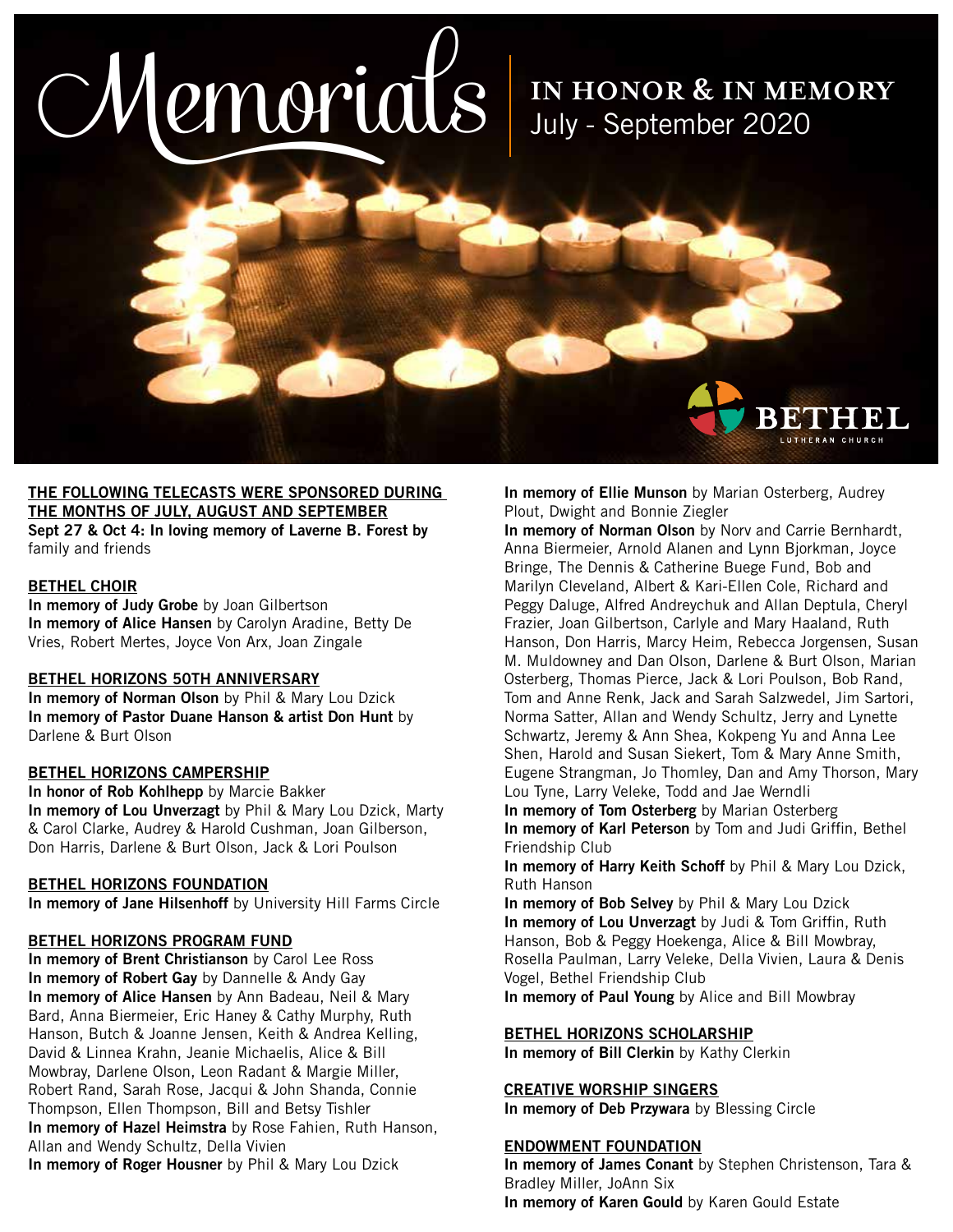**In memory of Judy Grobe** by Bradley & Barbara Armstrong, Karl & Velma Marquardt

**In memory of Alice Hansen** by Karl & Vel Marquardt, Peder & Jeanne Moren

**In memory of Jean Hodel** by Howard Hodel, Tricia Hodel

#### **HOMELESS MINISTRY**

**In memory of Alice Hansen** by Donna Border, Daniel & Judith Breunig, The Dennis & Catherine Buege Fund, William Bullock, Arlen & Judith Christenson, Bob & Marilyn Cleveland, Nancy Cohick, Ann & Phillip Dettwiler, Kathleen Engel-Hunt, Donna Fox, Craig & Cristel Gjerde, Judi & Tom Griffin, Ruth Hanson, Faith Kelley, Rita Kelliher, Phyllis Kenseth, Barbara Kepler, David & Sigrid Knuti, Kenneth Kushner, Jan & Ron Opelt, David & Patty Saxe, William & Pamela Scheibel, James & Mary Stafne, Edward & Cynthia Stark, Eugene Strangman, Mike & Bev Thom, Connie Thompson, Mary Lou Tyne, Dorie Underkofler, Carolyn White **In memory of Alice Hansen, our Beloved Circle Sister** by Howard & Bonnie Kulke

**In memory of Jeannine Smith** by Catherine & Robert Trevallee

#### **LIBRARY**

**In memory of my parents, Joseph W. & Mary E. Steel** by Roger Steele

#### **MEDIA EQUIPMENT**

**In memory of my husband Joe & daughter Mary Jo** by Lorraine Hoel

#### **MEDIA MINISTRY**

**In honor of Pastors & Staff for all the media outreach** by Mary Lou Tyne

**In memory of Mike Bunting** by Phil & Mary Lou Dzick **In memory of Pastor Brent Christianson** by Carla Mollien

**In memory of Bill Clerkin** by Kathy Clerkin

**In memory of Judy Grobe** by Margaret Aikins

**In memory of Alice Hansen** by Doug & Judi Haag, Carla Mollien

**In honor of Pastor Mike, Amy Hartsough & Katie Gerlach for their contributions which have touched us.** by Burt & Darlene Olson

**In memory of Margaret Olson** by Joan Gilbertson, Judi & Tom **Griffin** 

**In memory of Karl Peterson** by XYZ

**In memory of Louise Rasmussen** by Carol Ross

**In memory of Don Schmidt** by XYZ

**In memory of my parents, Joseph W. & Mary E. Steel** by Roger Steele

**In memory of Ruth Kirchoff** by Donn & Sheila Barber

**In memory of Art & Char Nelson** by John & Sandra Hefte

- **In memory of Hugh Russell** by Joyce Russell
- **In memory of Glen & Ardene Smith** by Cindy

#### **MUSIC MINISTRY**

**In memory of Judy Grobe** by Judi & Tom Griffin **In memory of Alice Hansen** by Delma Baker, Norv & Carrie Bernhardt, Donna Fox, Donn & Renee Gasner, Keith & Andrea Kelling, Rosemarie & Francis McMahan, W. E. Naas & Renee

Trent, Mike & Bev Thom, Jo Thomley **In memory of Joan Langdon** by Judi & Tom Griffin

#### **OPERATING BUDGET**

**In memory of Harold Anderson** by Rebecca Jorgensen **In memory of Robert Gay** by Dannelle & Andy Gay **In memory of Judy Grobe** by Marilyn & Bob Cleveland, Larry & Gail Grobe, Mel & Vera Miller, Ted & Jan Tweed, Jean Unverzagt, Abigail Circle **In memory of Judy Grobe, my cousin** by Ronald Holten **In memory of Alice Hansen** by Susan Bulgrin, Ray & Helen Kruse, Michael & Kathlyn Steele **In memory of Jane Hilsenhoff** by Robert & Lu Westervelt **In memory of Joan Langdon** by Rebecca Jorgensen **In memory of Marlys Mittlestadt** by Rebecca Jorgensen **In memory of Keith Schoff** by Gisela & John Kutzbach **In memory of George Traut** by Anonymous **In memory of Lou Unverzagt** by Connie Dreger, Lena Hinton, George Holt, Betsey McKinney, Daniel & Susan Murray, Mark Unverzagt, Abigail Circle **In memory of Vernon Paul Young** by Lois Polenz, Robert Keller **In memory of Norma** by Ruben Buse

#### **SPECIAL CHALLENGE FUND**

**In memory of Alice Overdahl Hansen** by Alice & Marc Hansen Charitable Gift Fund

## **Parish Records**

| <b>BAPTISMS</b>                |           |
|--------------------------------|-----------|
| <b>Charlie Jack Mulich</b>     | 7/12/2020 |
| Mara Mae Louther               | 8/14/2020 |
| Madeline Rose Huepenbecker     | 9/6/2020  |
| <b>WEDDINGS</b>                |           |
| Glen & Valeria Miller          | 8/21/2020 |
| Mangali Gomden & Bikram Gurung | 9/5/2020  |
| <b>FUNERALS</b>                |           |
| Margaret Olson                 | 7/11/2020 |
| Jane Hilsenhoff                | 7/15/2020 |
| Eileen Morgan                  | 7/17/2020 |
| Barbara Overton                | 7/25/2020 |
| Melanie Walker                 | 8/3/2020  |
| Joan Goodyear                  | 8/10/2020 |
| <b>Bruce Bollerud</b>          | 8/11/2020 |
| V. Paul Young                  | 8/12/2020 |
| Ardell May                     | 8/14/2020 |
| Roger Housner                  | 8/22/2020 |
| Judith Froseth                 | 8/28/2020 |
| Irene Skattum                  | 8/29/2020 |
| <b>Gary Meyer</b>              | 8/30/2020 |
| Judy Grobe                     | 9/3/2020  |
| Michael Bunting                | 9/4/2020  |
| Nancy Zitka                    | 9/14/2020 |
| Joan Langdon                   | 9/21/2020 |
| Harold Anderson                | 9/22/2020 |

#### Give Memorials online at **bethelmadison.org/giveonline**

(select 'other - special' then use the optional memo line to add your memorial or honorarium. Or mail memorials to Dona Meyer at Bethel Lutheran Church, 312 Wisconsin Ave, Madison, WI 53703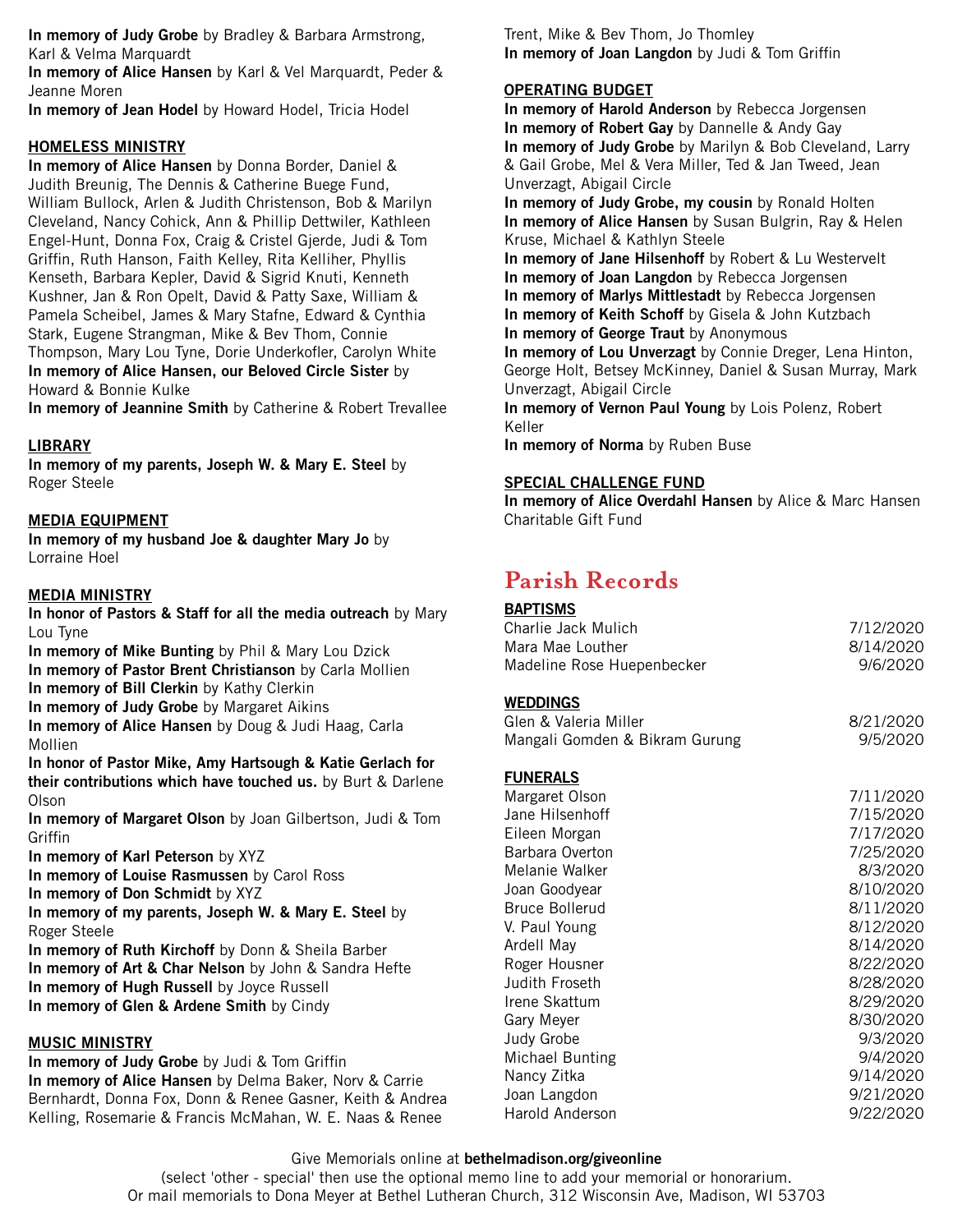#### **Men's Current Christian Concern (Thursdays at 8:30am)**

Men's Current Christian Concerns continues to meet each Thursday morning via a Zoom video conference. The meeting starts at 8:30am instead of 7am during this temporary rearrangement.

**Nov 5** – Security and Privacy: Part 3

**Nov 12** – What Makes a Good Catholic?

**Nov 19** – Critical Race Theory in Education

If you have questions, contact Larry Larrabee at 608.249.9982.

**Wednesday Night Live Streamed Lord's Supper** - Join us on Wednesdays at 6:30pm for the Lord's Supper. Just because we are unable to meet in person for worship doesn't mean we can't share the Lord's meal. There are few features more central to the life and teaching of Jesus than the common meal. Every Wednesday until we are able to celebrate in person, a pastor will lead us in a live-streamed Lord's Supper at 6:30pm on Bethel's Facebook or you can watch any time after 8pm on our YouTube channel. Of course, no Lord's Supper is complete without the bread and wine (or juice). So, everyone is asked to have wine/juice and bread ready for the evening's communion (any type of bread and wine/juice will work). A pastor will lead the blessing over the internet. We will all share the body and blood together and the goodness of God.

**Contemplative Scripture Reading on Thursdays (Interactive)** - Join Pam Shellberg for a time of interactive, contemplative scripture reading. During each 45-minute period, we will read a passage from scripture and reflect on it by way of the ancient practice of lectio divina. This involves engaging the scripture with our minds, imaginations, and hearts – along with good measures of silence and sharing. This will happen in "realtime," and you will be able to join in as part of a video conference (if you have a webcam on your computer) or by phone. Links will be provided in the Thursday Daily Devotion email for joining this group. Send any questions to Pam Shellberg at pam@bethel-madison.org.

The **Men's Friday Book Study** currently meets every Friday from 8-9am via Zoom. The group is discussing *Why Does The World Exist?* by Jim Holt. Contact Larry Larrabee at lar3car2@gmail.com or 608.249.9982 for the Meeting ID and Password.

**TEXT TO GIVE** - Text "BLC" to 73256 to give.

**GIVE ONLINE** - www.bethel-madison.org/giveonline

**Bethel on Instagram** - Scan the image below to follow us!



## **CHRISTMAS Flowers, Food Pantry & Homeless Ministry 2020**

Please write **separate checks** for Poinsettias, Food Pantry & Homeless Ministry. The **Deadline is Monday, Dec 7**, to return this form and money to Bethel for donations to be included in the Bethel Weekly listing.

### **POINSETTIA GARDEN**

| <b>CIRCLE ONE:</b> In Memory | In Honor         |  |
|------------------------------|------------------|--|
| <b>NAME</b>                  |                  |  |
| BY                           |                  |  |
|                              | $X $20 =$        |  |
| # OF PLANTS                  | <b>TOTAL DUE</b> |  |

Flowers may be picked up starting Dec 28 or after. The deadline for all gifts to be recognized in the Bethel Weekly listing is Dec 7.

#### **HOMELESS MINISTRY**

| <b>CIRCLE ONE:</b> In Memory | In Honor |  |
|------------------------------|----------|--|
| <b>NAME</b>                  |          |  |
| BY                           |          |  |
| <b>AMOUNT</b>                |          |  |

## **FOOD PANTRY**

|                        | <b>CIRCLE ONE:</b> In Memory | In Honor                                      |  |
|------------------------|------------------------------|-----------------------------------------------|--|
| <b>NAME</b>            |                              |                                               |  |
| BY                     |                              |                                               |  |
| AMOUNT                 |                              |                                               |  |
|                        |                              |                                               |  |
|                        |                              |                                               |  |
|                        |                              |                                               |  |
| <b>CASH/CHECK#</b>     |                              | <b>ENVELOPE #</b>                             |  |
| PHONE                  |                              |                                               |  |
| Attn: Christmas Giving |                              | Return entire form to: Bethel Lutheran Church |  |
|                        |                              | 312 Wisconsin Ave, Madison, WI 53703          |  |

## **VIEW MORE OPPORTUNITIES: www.bethel-madison.org/events**